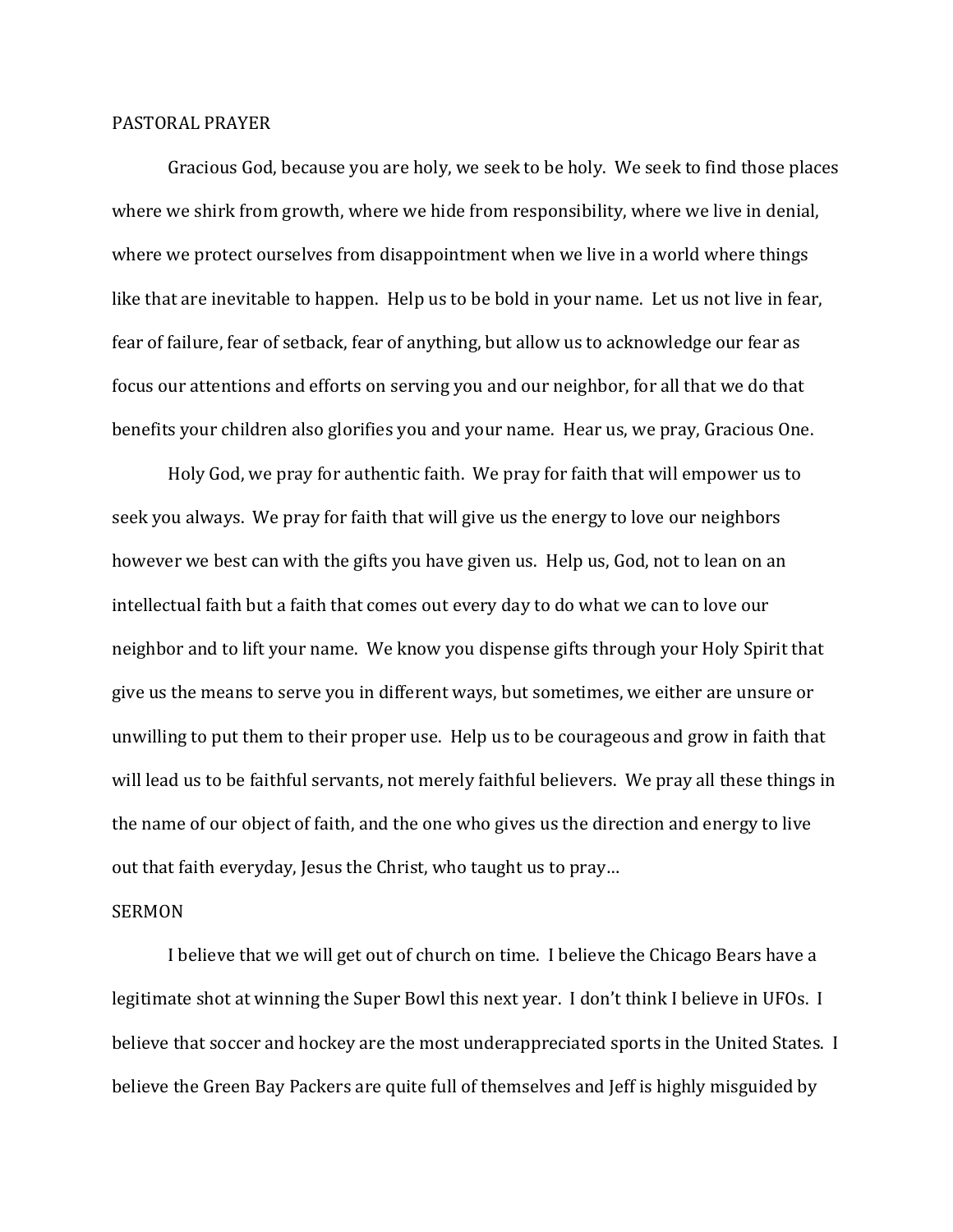following such a team. I believe that there should be the same number of hot dog buns and hamburger buns in the same package. I believe Citizen Kane is the best movie ever made, and Star Wars is pretty close. I believe being a pastor is a harder job than many know. I also really, really believe I want a drink of water right now.

Ya know what? Who cares what I believe? Everyone's got an opinion. Beliefs can be important, but they have their place. The problem is when we start equating simple belief and opinion with faith. They aren't the same thing at all; in fact, that does a great disservice to faith. Beliefs are easy to come by, but faith is deeper and much, much more real and influential. The stakes are much higher than just being incorrect if a belief is proven wrong. Two weeks ago, Jeff delivered a powerful sermon on the importance of faith. Now we come back to the same topic as we re-evaluate faithful discipleship. I want to take what he said and go a step further. Faith is integral to the life of the Christian; it is the means by which we come to know our God and Savior, Jesus Christ. But faith is not an intellectual exercise. It is also not a feeling, nor is it a simple belief. Connecting with that idea, last week, we discussed the gifts we have from God that we share with one another. You are good at something your neighbor is not; your neighbor is good at things that you are not. This is not a bad thing; what it reaffirms time and again is that we need each other to be faithful ministers of the church. But, as we know, there's a difference between having gifts and putting those gifts into use. It's a matter of faith. In order for our beliefs to be faith, they must be put to action. If not, then it is not faith; it is a mere cognitive process that, as James says, means really nothing beyond an opinion. Let's delve in to James' always-important slant on what authentic faith is, how I've seen it put into use, and how we all can work on deepening our faith through this understanding of what authentic faith is.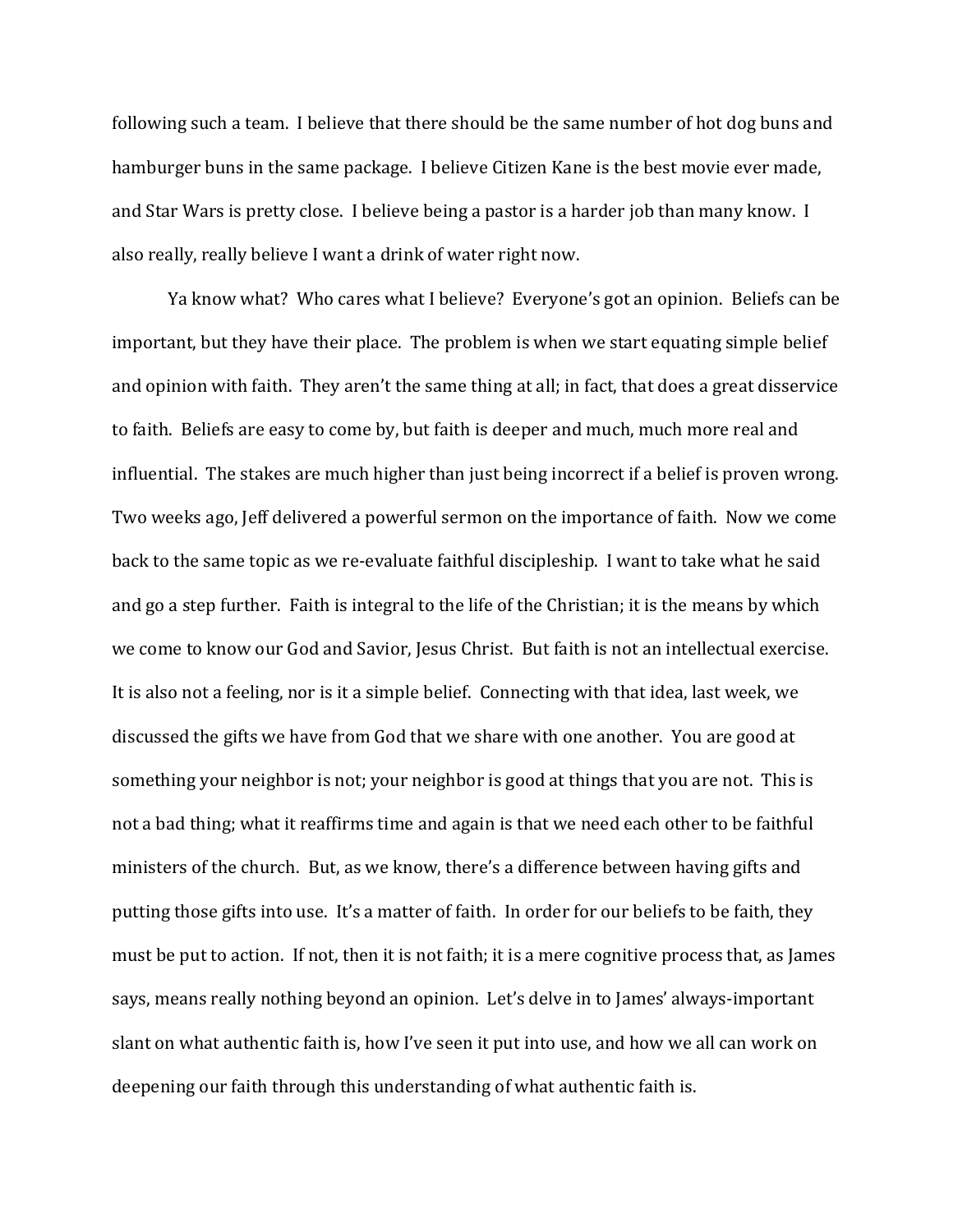James is hard to encounter; the book has a difficult message. It's blunt and heavy about what is appropriate for the Christian and what is not. However, James has one of my favorite passages in scripture with his powerful statement on the reality of faith. "What good is it, my brothers and sisters, if you say you have faith but do not have works?" In other words, what if you say you have faith but you don't do anything about it? This powerful passage must be linked with the passage immediately preceding it, which is around showing favoritism. He asks, essentially, how can we be considered faithful if we tell any of God's children that they not worthwhile through our actions? Consequently, James divorces any idea of faith being a mere cognitive process or a mode of feeling; to him, faith has work boots, work clothes, and work gloves. It must serve God's children. Faith, if it is real, must move somewhere, must do something, must grow through a life that lives faith in mind and in body. If it just lives in the mind, than it's not really faith. James says that even the demons believe…and shudder, and we know that's not really faith.

In the past, I've heard about faith and good works being like two blades on a pair of scissors; you can't have one without the other. In a way, that is a good model, but I've come to think of it a different way. Faith and works are like a sharp knife. Faith without works is like a knife that has no sharpness to it. What really is it good for then? It has no usefulness; it's not a knife. Ultimately, it's not faith or works, it's not faith with works, it's not even faith and works. It's faith IS works. You can believe all you want that a bulb will grow into a flower in its own time, but if you don't plant it, then it's not faith. You have the mere cognitive process of "I think." Faith only becomes faith when we have the belief and the action and put them together. Here's the ultimate test: the proof in the pudding is that you WANT, not feel forced, to put faith into action; that is how we know it is truly faith.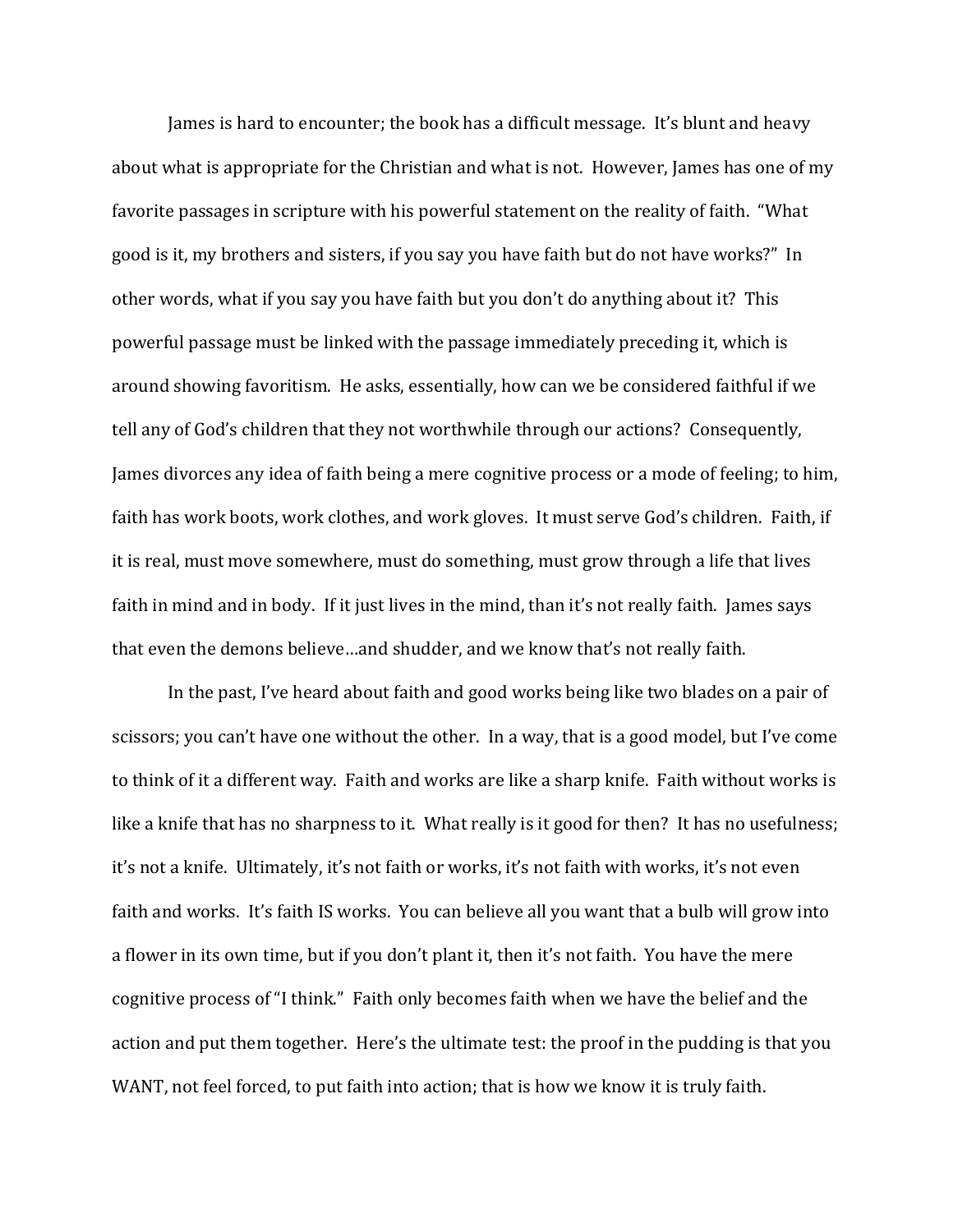James in the past has gotten a bad rap. Luther hated the book of James. He called it a "Gospel of Straw" because he interpreted James as preaching salvation by works against Paul's salvation by faith alone. We do a disservice when we assume that James is trying to overrule Paul's statements of salvation by faith alone. James is far from teaching works righteousness, that we can be saved by what we do. Indeed not; what James is arguing is the same thing that Paul was arguing in the scripture passage we heard a few weeks ago, as Paul spoke about how Abraham was justified by his faith, and not his works. At first glance, we might think that James is arguing against it, but that's not the case, according to the New Interpreter's Commentary. Instead, James would say we need to look at the evidence. Abraham's faith was authentic because he didn't just believe God but followed through with what God asked of him. He believed God and then he followed God. Paul and James are not arguing against each other but articulating the same thing through two different viewpoints. As we know, each book in the scriptures had a specific audience, so they were probably saying things in just the right way for their audience to fully take in the message. What I hear is Paul laying a foundation and James pushing that foundation to maturity, which means, indeed, we do have to do some harder things to grow into fullness.

Well, great message, Pastor! But what do we do about it? Yes, we need to bring it all down to the main question: what does it mean to me? How do I live with this message? We said last week, start with what you like doing, what you can do, recognizing your limitations, and doing what feeds you. The other day, Larry told me he was wondering how to respond to my last sermon about the gifts that we all have. Larry told me, "Well, I just can't do much anymore." And indeed, it's important, as Larry told me, to know our limitations. These days he is mindful of his limitations. He undergoes chemotherapy, which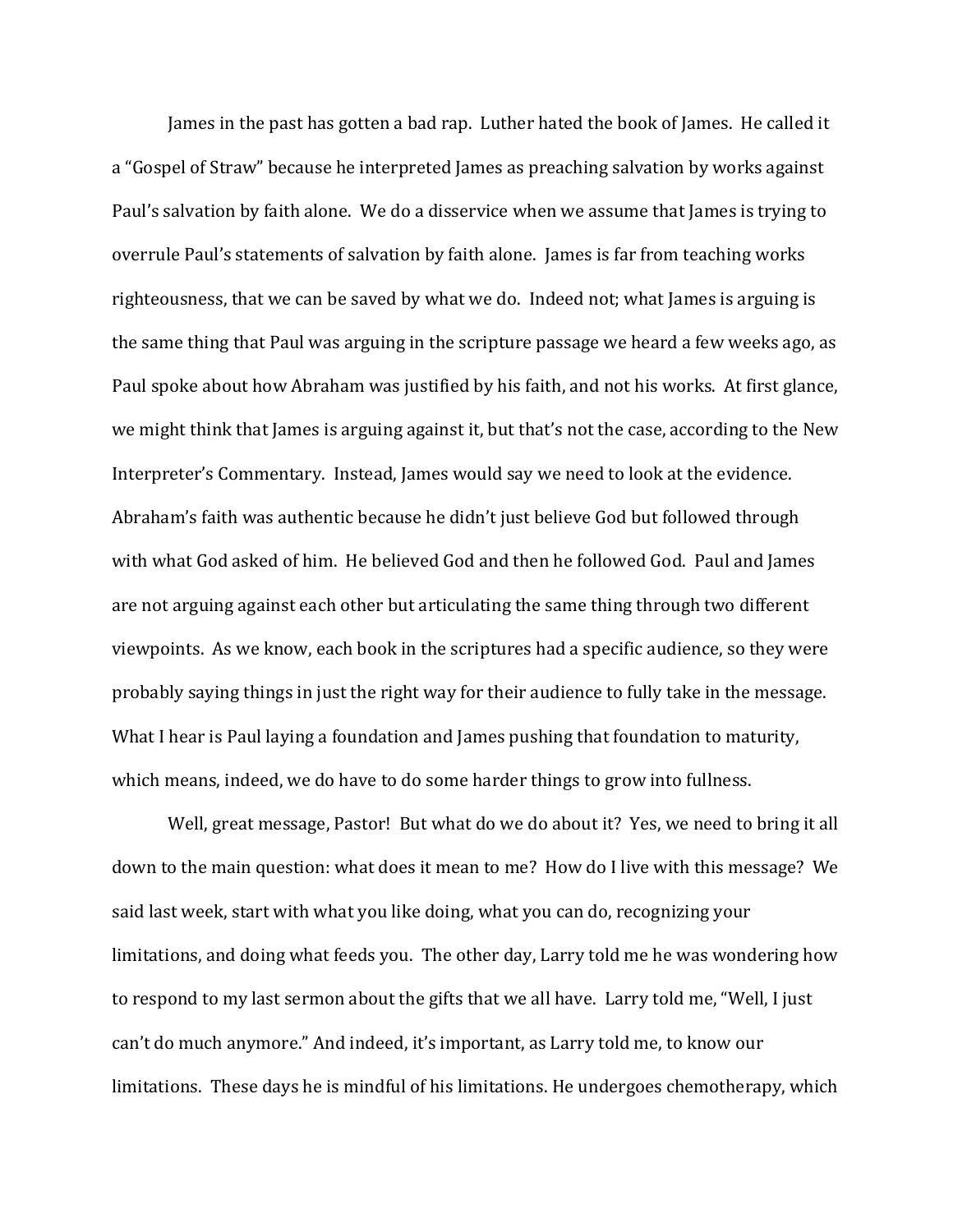really takes a toll on his physical abilities. Nevertheless, what I admired was his desire to figure out what he can do. James speaks of putting that faith into action, and, in Larry's case and many others, that action depends on our time and energies. He said he can still pray, support the church monetarily, and support the church's people.

I think the last part is of the greatest importance. No matter what energy, gifts, and abilities we have, we can still lift up our neighbor here in these walls and those whom have never come into the church. One of the most insulting parts of James example of favoritism is that it shows no desire at all to get to know the other and to love the other. You can't help the other person when you can't even hold a dialogue, and that, to everyone else, says much about Jesus Christ. It's true that the only Christ some people will ever see is Christ's followers; in other words, you and me. Don't let the loud ones win, those followers who have a hateful message that has nothing to do with Christ's Gospel of Love. We can demonstrate this everyday in our own unique ways.

 In the same way, many of you know Ilene, but some of you may not know her well. She is a member of Faith that is not able to attend anymore due to her health. In fact, she's not really able to get out of her house as much as she wants. She struggles with this reality, but it doesn't hinder her from seeking to serve where she can. She is very much a part of the life of this congregation and lives out a life of discipleship to the best of her ability. Ilene is the top of the Prayer Line for Faith and passes along prayer requests to all those on the prayer line. This is one ministry she knows she can do. While I know she is open to serving in whatever capability she can, Ilene leads this small but meaningful ministry according to her gifts and ability. If Ilene can serve in the way that she can according to her ability and energy, we all have a way to expand our faith through doing.